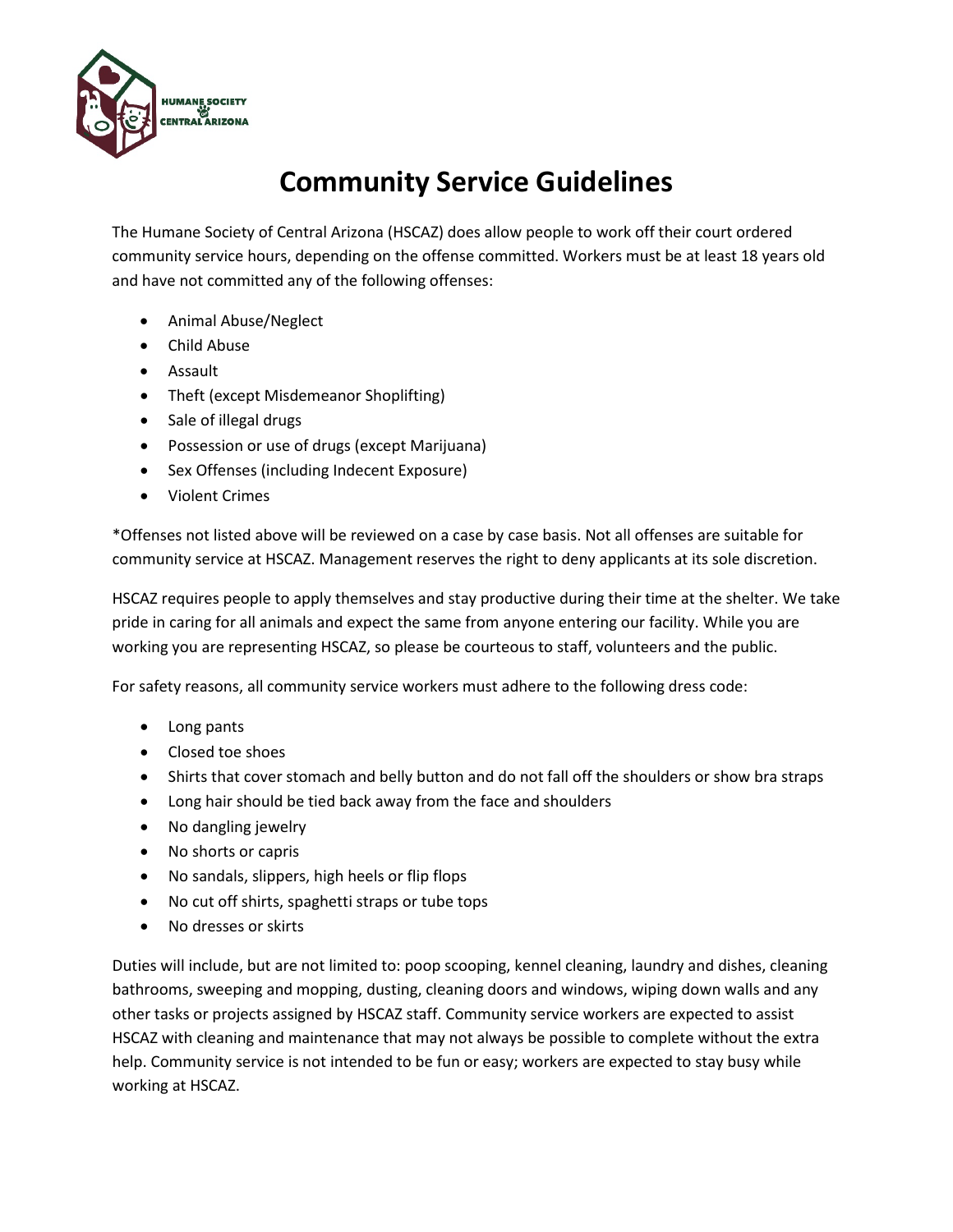Below are a list of rules and expectations for all Community Service workers:

- 1. You must provide your own transportation to and from our facility.
- 2. You must be here to start work at 7:30 a.m. (workers will not be accepted after 7:30 unless prior arrangements have been made with the Animal Care Supervisor).
- 3. You must be available to work for at least 2 hours at a time.
- 4. You must sign in and out on the community service clipboard located in the break room, in order for HSCAZ to verify and approve hours worked.
- 5. You must follow all of HSCAZ's policies and procedures as instructed
- 6. You must be physically capable of preforming the following tasks: Frequent standing, walking, reaching, stooping, bending and lifting.
- 7. You must be able to follow directions.
- 8. You must possess sufficient maturity to complete assigned tasks with minimal supervision.
- 9. Cell phone use is prohibited while you are working, but allowed during breaks.
- 10. You must check in with the supervisor prior to taking a break. Breaks are 15 minutes long for every 4 hours worked.
- 11. If you are working longer than 4 hours, there is a break room with a refrigerator available.
- 12. If you appear to be under the influence, are abusive to staff, volunteers or the public, or are not performing assigned tasks you will be sent home and your probation officer will be notified immediately.
- 13. If you are sent home for any reason, with the exception of lack of duties for you to perform, you will not be allowed back to do community service.
- 14. HSCAZ reserves the right to dismiss you from your community service hours at anytime.

I agree to abide by all rules and regulations of the Humane Society of Central Arizona and understand that any violation will result in denial of hours and notification to my probation officer. I further understand and agree that shelter animals often come from unknown or difficult circumstances and that I must use reasonable care and caution in dealing with them in order to ensure the safety of others and myself. I agree that I am responsible for my own actions. In addition, anyone terminated or that voluntarily quits under extenuating circumstances during their past employment with HSCAZ will not be allowed to perform community service hours.

| Applicant Signature:          | Date: |
|-------------------------------|-------|
| <b>HSCAZ Staff Signature:</b> | Date: |

\*The Humane Society of Central Arizona will not be responsible for lost paperwork. It is your responsibility to bring your assigned paperwork and to properly fill it out, including hours worked.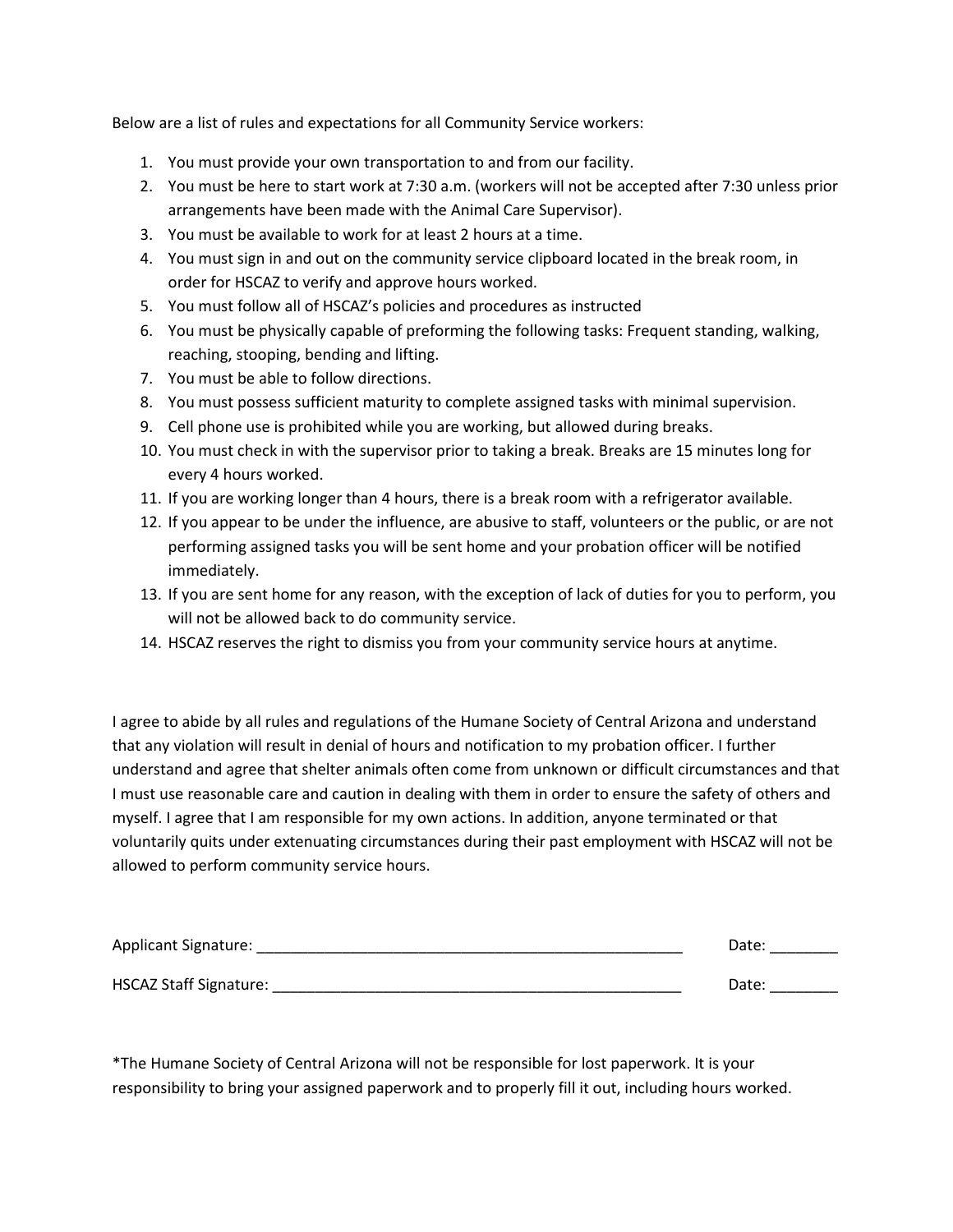

## Community Service Application

We do **NOT** take community service individuals under 18 years of age.

| Emergency Contact Name & Number (REQUIRED):                                       |  |
|-----------------------------------------------------------------------------------|--|
|                                                                                   |  |
|                                                                                   |  |
|                                                                                   |  |
|                                                                                   |  |
|                                                                                   |  |
|                                                                                   |  |
| Are you doing community service elsewhere? If so, where? ________________________ |  |